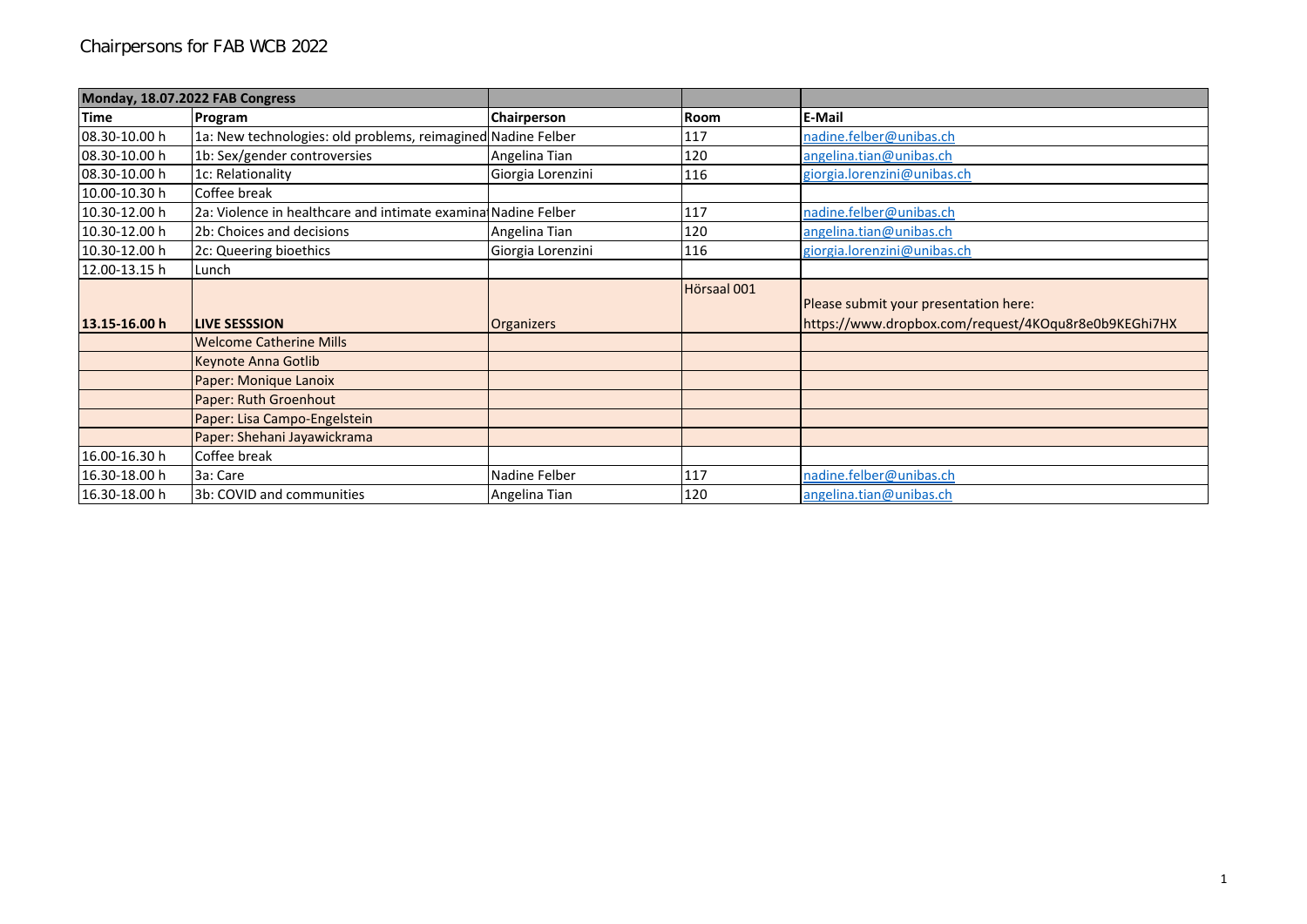|               | Tuesday, 19.07.2022 FAB Congress                                    |                   |             |                                                                                               |
|---------------|---------------------------------------------------------------------|-------------------|-------------|-----------------------------------------------------------------------------------------------|
| Time          | Program                                                             | Chairperson       | <b>Room</b> | E-Mail                                                                                        |
| 08.30-10.00 h | 4a: Bioethics emerging responsibilities                             | Giorgia Lorenzini | 117         | giorgia.lorenzini@unibas.ch                                                                   |
| 08.30-10.00 h | 4b: Diverse perspectives on reproduction                            | Nathalie Neeser   | 120         | nathalie.neeser@unibas.ch                                                                     |
| 10.00-10.30 h | Coffee break                                                        |                   |             |                                                                                               |
| 10.30-12.00 h | 5a: Reproductive rights and justice in the Amerid Giorgia Lorenzini |                   | 117         | giorgia.lorenzini@unibas.ch                                                                   |
| 10.30-12.00 h | 5b: Intersecting diparities                                         | Nathalie Neeser   | 120         | nathalie.neeser@unibas.ch                                                                     |
| 10.30-12.00 h | 5c: Digital and automated technologies                              | Nadine Felber     | 116         | nadine.felber@unibas.ch                                                                       |
| 12.00-13.15 h | Lunch                                                               |                   |             |                                                                                               |
| 13.15-16.00 h | <b>LIVE SESSION</b>                                                 | <b>Organizers</b> | Hörsaal 001 | Please submit your presentation here:<br>https://www.dropbox.com/request/4KOqu8r8e0b9KEGhi7HX |
|               | Keynote Keisha Ray                                                  |                   |             |                                                                                               |
|               | Donchin-Holmes Emerging Scholar Prize                               |                   |             |                                                                                               |
|               | Paper: Kathryn MacKay                                               |                   |             |                                                                                               |
|               | Paper: Mercer Gary                                                  |                   |             |                                                                                               |
|               | Paper: Mirjam Faissner                                              |                   |             |                                                                                               |
| 16.00-16.30h  | Coffee break                                                        |                   |             |                                                                                               |
| 16.30-18.00 h | 6a: At the margins of autonomy                                      | Giorgia Lorenzini | 117         | giorgia.lorenzini@unibas.ch                                                                   |
| 16.30-18.00 h | 6b: Gendered injustice                                              | Nathalie Neeser   | 120         | nathalie.neeser@unibas.ch                                                                     |
|               | 6c: Controlling the body                                            | Nadine Felber     | 116         | nadine.felber@unibas.ch                                                                       |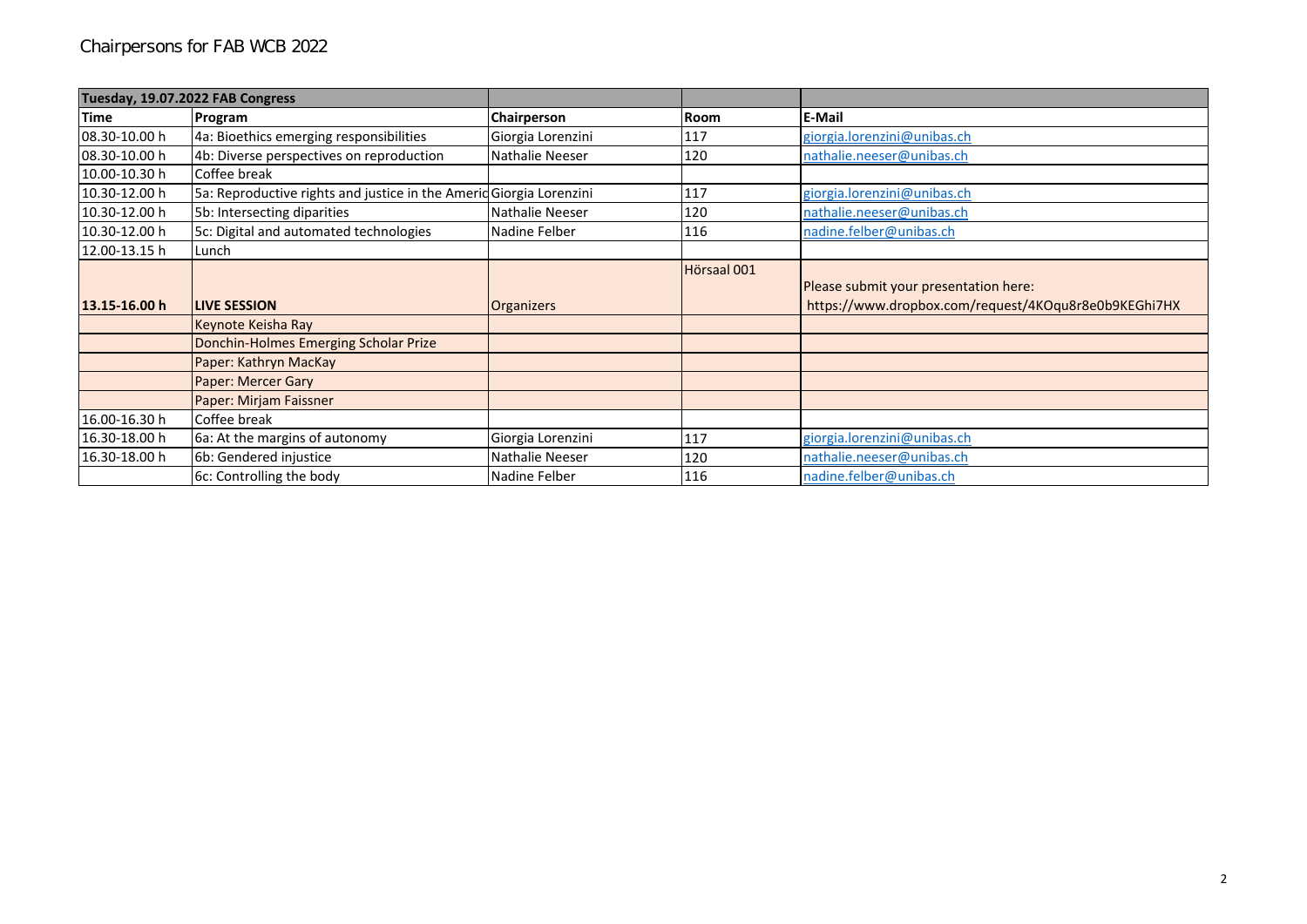|               | Wednesday, 20.07.2022 - World Congress of Bioethics |                                 |             |                               |
|---------------|-----------------------------------------------------|---------------------------------|-------------|-------------------------------|
| <b>Time</b>   | Program                                             | Chairperson                     | Room        | <b>E-Mail</b>                 |
| 08.30-10.00 h | S1.1                                                | Stephen Milford                 | Aula        | stephen.milford@unibas.ch     |
| 08.30-10.00 h | Panel 12                                            | Bettina Zimmermann              | Hörsaal 102 | bettina.zimmermann@unibas.ch  |
| 08.30-10.00 h | P1.1                                                | David Shaw                      | Hörsaal 001 | david.shaw@unibas.ch          |
| 08.30-10.00 h | P <sub>1.2</sub>                                    | Laura Arbelaez                  | Hörsaal 116 | laura.arbelaezossa@unibas.ch  |
| 08.30-10.00 h | P <sub>1.3</sub>                                    | Lester Genevieve                | Hörsaal 117 | lester.genevieve@unibas.ch    |
| 08.30-10.00 h | P1.4                                                | Felix Pagueaux                  | Hörsaal 119 | felix.pageau@hotmail.fr       |
| 08.30-10.00 h | P <sub>1.5</sub>                                    | Andrea Martani                  | Hörsaal 120 | andrea.martani@unibas.ch      |
| 08.30-10.00 h | P1.6                                                | <b>Isabelle Wienand Madelon</b> | Hörsaal 114 | isabelle.wienand@unibas.ch    |
| 08.30-10.00 h | Panel 2                                             | Georg Starke                    | Hörsaal 115 | georg.starke@unibas.ch        |
| 08.30-10.00 h | P1.7                                                | <b>Michael Rost</b>             | Hörsaal 118 | michael.rost@unibas.ch        |
| 08.30-10.00 h | P1.9                                                | Roberto Andorno                 | Seminar 103 | roberto.andorno@uzh.ch        |
| 08.30-10.00 h | P1.10 - Virtual                                     | Nadine Felber                   | Seminar 104 | nadine.felber@unibas.ch       |
| 08.30-10.00 h | P1.11 - Virtual                                     | Eva De Clercq                   | Seminar 105 | eva.declercq@unibas.ch        |
| 08.30-10.00 h | Panel 11                                            | Giorgia Lorenzini               | Seminar 107 | giorgia.lorenzini@unibas.ch   |
| 08.30-10.00 h | Panel 5                                             | Nathalie Neeser                 | Seminar 212 | nathalie.neeser@unibas.ch     |
| 08.30-10.00 h | Workshop 1                                          | Caterina Montagnoli             | Regenz 111  | caterina.montagnoli@unibas.ch |
| 10.00-10.30 h | Coffee break                                        |                                 |             |                               |
| 10.30-12.00 h | S2.1                                                | Stephen Milford                 | Aula        | stephen.milford@unibas.ch     |
| 10.30-12.00 h | Panel 6                                             | Bettina Zimmermann              | Hörsaal 102 | bettina.zimmermann@unibas.ch  |
| 10.30-12.00 h | P2.1                                                | David Shaw                      | Hörsaal 001 | david.shaw@unibas.ch          |
| 10.30-12.00 h | P <sub>2.2</sub>                                    | Laura Arbelaez                  | Hörsaal 116 | laura.arbelaezossa@unibas.ch  |
| 10.30-12.00 h | P2.3                                                | Lester Genevieve                | Hörsaal 117 | lester.genevieve@unibas.ch    |
| 10.30-12.00 h | P <sub>2.4</sub>                                    | <b>Felix Pageaux</b>            | Hörsaal 119 | felix.pageau@hotmail.fr       |
| 10.30-12.00 h | P <sub>2.5</sub>                                    | Andrea Martani                  | Hörsaal 120 | andrea.martani@unibas.ch      |
| 10.30-12.00 h | P2.6                                                | <b>Isabelle Wienand Madelon</b> | Hörsaal 114 | isabelle.wienand@unibas.ch    |
| 10.30-12.00 h | Panel 7                                             | Georg Starke                    | Hörsaal 115 | georg.starke@unibas.ch        |
| 10.30-12.00 h | P2.7                                                | Michael Rost                    | Hörsaal 118 | michael.rost@unibas.ch        |
| 10.30-12.00 h | P2.9                                                | Roberto Andorno                 | Seminar 103 | roberto.andorno@uzh.ch        |
| 10.30-12.00 h | Panel 8                                             | Nadine Felber                   | Seminar 104 | nadine.felber@unibas.ch       |
| 10.30-12.00 h | Panel 9                                             | Nathalie Neeser                 | Seminar 212 | nathalie.neeser@unibas.ch     |
| 10.30-12.00 h | Panel 10                                            | Marcello Ienca                  | Seminar 106 | marcello.ienca@hest.ethz.ch   |
| 10.30-12.00 h | Panel 4                                             | Giorgia Lorenzini               | Seminar 107 | giorgia.lorenzini@unibas.ch   |
| 10.30-12.00 h | Workshop 2                                          | Caterina Montagnoli             | Regenz 111  | caterina.montagnoli@unibas.ch |
| 12.00-13.15 h | Lunch                                               |                                 |             |                               |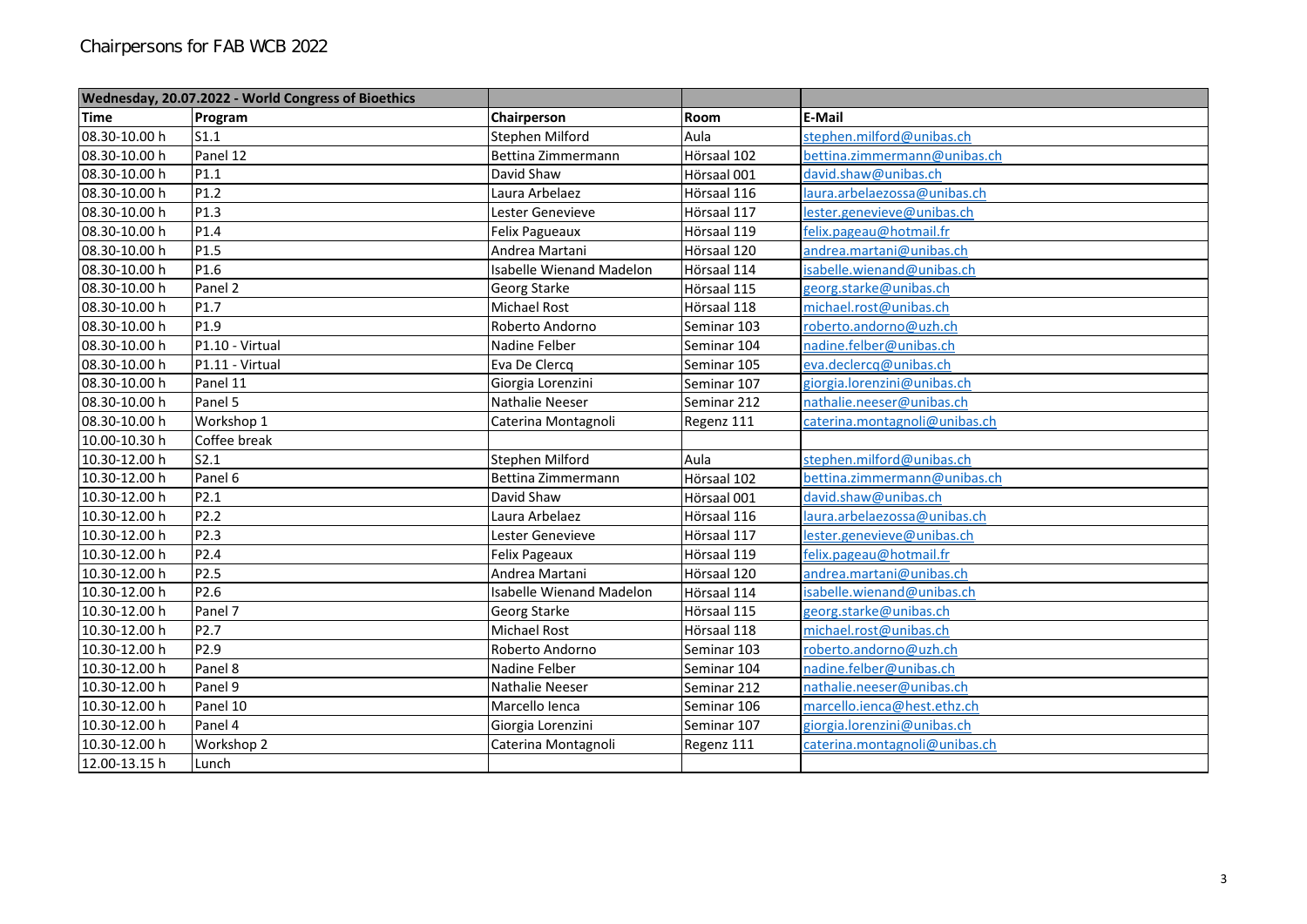|               |                     |                                 | Aula        | Please submit your presentation here:                |
|---------------|---------------------|---------------------------------|-------------|------------------------------------------------------|
| 13.15-16.00 h | <b>LIVE SESSION</b> |                                 |             | https://www.dropbox.com/request/4KOqu8r8e0b9KEGhi7HX |
|               |                     | <b>Organizers</b>               |             |                                                      |
| 16.00-16.30 h | Coffee break        |                                 |             |                                                      |
| 16.30-18.00 h | S3.1                | Stephen Milford                 | Aula        | stephen.milford@unibas.ch                            |
| 16.30-18.00 h | Panel 1             | Bettina Zimmermann              | Hörsaal 102 | bettina.zimmermann@unibas.ch                         |
| 16.30-18.00 h | P3.1                | David Shaw                      | Hörsaal 001 | david.shaw@unibas.ch                                 |
| 16.30-18.00 h | P3.2                | Laura Arbelaez                  | Hörsaal 116 | laura.arbelaezossa@unibas.ch                         |
| 16.30-18.00 h | P3.3                | Lester Genevieve                | Hörsaal 117 | lester.genevieve@unibas.ch                           |
| 16.30-18.00 h | Panel 13            | Angelina Tian                   | Hörsaal 119 | angelina.tian@unibas.ch                              |
| 16.30-18.00 h | P3.4                | Andrea Martani                  | Hörsaal 120 | andrea.martani@unibas.ch                             |
| 16.30-18.00 h | P3.5                | <b>Isabelle Wienand Madelon</b> | Hörsaal 114 | isabelle.wienand@unibas.ch                           |
| 16.30-18.00 h | Panel 14            | Georg Starke                    | Hörsaal 115 | georg.starke@unibas.ch                               |
| 16.30-18.00 h | P3.6                | <b>Michael Rost</b>             | Hörsaal 118 | michael.rost@unibas.ch                               |
| 16.30-18.00 h | Panel 3             | Roberto Andorno                 | Seminar 103 | roberto.andorno@uzh.ch                               |
| 16.30-18.00 h | P3.9 - Virtual      | Nadine Felber                   | Seminar 104 | nadine.felber@unibas.ch                              |
| 16.30-18.00 h | P3.10 - Virtual     | Eva De Clercq                   | Seminar 105 | eva.declercq@unibas.ch                               |
| 16.30-18.00 h | P3.11 - Virtual     | Marcello lenca                  | Seminar 106 | marcello.ienca@hest.ethz.ch                          |
| 16.30-18.00 h | P3.12 - Virtual     | Giorgia Lorenzini               | Seminar 107 | giorgia.lorenzini@unibas.ch                          |
| 16.30-18.00 h |                     | Nathalie Neeser                 | Seminar 212 | nathalie.neeser@unibas.ch                            |
| 16.30-18.00 h | Workshop 3          | Caterina Montagnoli             | Regenz 111  | caterina.montagnoli@unibas.ch                        |
| 16.30-18.00 h | P3.14 Virtual       | <b>Bernice Elger</b>            | Presse 028  | b.elger@unibas.ch                                    |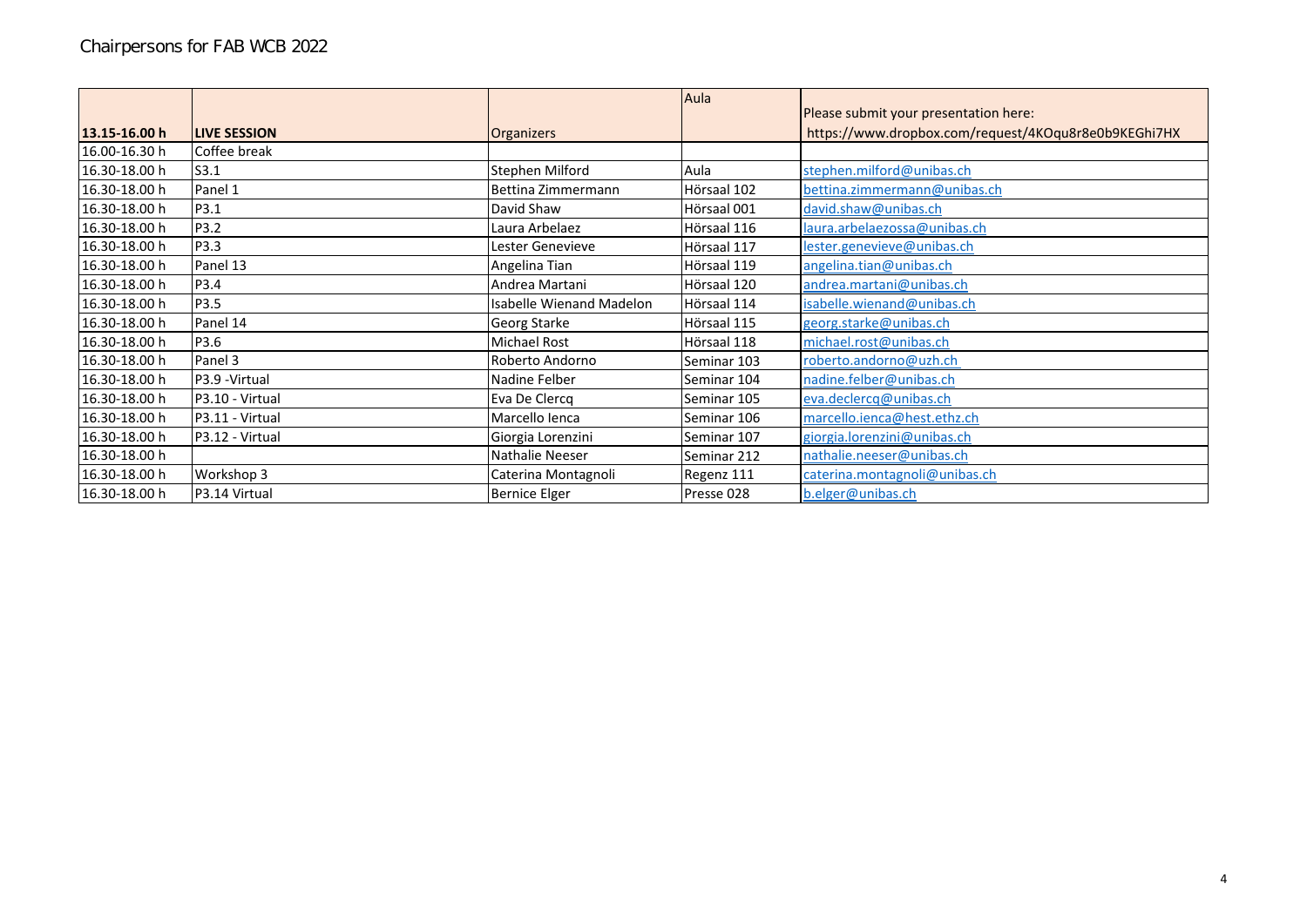| Thursday, 21.07.2022 - World Congress of Bioethics |                      |                                 |             |                               |
|----------------------------------------------------|----------------------|---------------------------------|-------------|-------------------------------|
| <b>Time</b>                                        | Program              | Chairperson                     | Room        | <b>E-Mail</b>                 |
| 08.30-10.00 h                                      | S.4.1                | Andrea Martani                  | Aula        | andrea.martani@unibas.ch      |
| 08.30-10.00 h                                      | Panel 15             | Laura Arbelaez                  | Hörsaal 102 | laura.arbelaezossa@unibas.ch  |
| 08.30-10.00 h                                      | P4.1                 | Nadine Felber                   | Hörsaal 001 | nadine.felber@unibas.ch       |
| 08.30-10.00 h                                      | P4.2                 | Michael Rost                    | Hörsaal 116 | michael.rost@unibas.ch        |
| 08.30-10.00 h                                      | Panel 16             | Felix Pageaux                   | Hörsaal 117 | felix.pageau@hotmail.fr       |
| 08.30-10.00 h                                      | Panel 17             | Angelina Tian                   | Hörsaal 119 | angelina.tian@unibas.ch       |
| 08.30-10.00 h                                      | P4.3                 | Eva De Clercq                   | Hörsaal 120 | eva.declercq@unibas.ch        |
| 08.30-10.00 h                                      | P4.4                 | Lester Genevieve                | Hörsaal 114 | lester.genevieve@unibas.ch    |
| 08.30-10.00 h                                      | P4.5                 | Bettina Zimmermann              | Hörsaal 115 | bettina.zimmermann@unibas.ch  |
| 08.30-10.00 h                                      | P4.6                 | Georg Starke                    | Hörsaal 118 | georg.starke@unibas.ch        |
| 08.30-10.00 h                                      | P4.7                 | David Shaw                      | MZ 035      | david.shaw@unibas.ch          |
| 08.30-10.00 h                                      | P4.9 - Virtual       | Johanna Eichinger               | Seminar 104 | johanna.eichinger@unibas.ch   |
| 08.30-10.00 h                                      | P4.10 - Virtual      | Stephen Milford                 | Seminar 105 | stephen.milford@unibas.ch     |
| 08.30-10.00 h                                      | Panel 32             | Nathalie Neeser                 | Seminar 106 | nathalie.neeser@unibas.ch     |
| 08.30-10.00 h                                      | Panel 19             | <b>Isabelle Wienand Madelon</b> | Seminar 107 | isabelle.wienand@unibas.ch    |
| 08.30-10.00 h                                      | Workshop 4           | Tenzin Wangmo                   | Regenz 111  | tenzin.wangmo@unibas.ch       |
| 10.00-10.30 h                                      | Coffee break         |                                 |             |                               |
| 10.30-12.00 h                                      | S5.1                 | Andrea Martani                  | Aula        | andrea.martani@unibas.ch      |
| 10.30-12.00 h                                      | Panel 20             | Laura Arbelaez                  | Hörsaal 102 | laura.arbelaezossa@unibas.ch  |
| 10.30-12.00 h                                      | P5.1                 | Nadine Felber                   | Hörsaal 001 | nadine.felber@unibas.ch       |
| 10.30-12.00 h                                      | Panel 26             | <b>Michael Rost</b>             | Hörsaal 116 | michael.rost@unibas.ch        |
| 10.30-12.00 h                                      | Panel 21             | Felix Pageaux                   | Hörsaal 117 | felix.pageau@hotmail.fr       |
| 10.30-12.00 h                                      | Panel 22             | Angelina Tian                   | Hörsaal 119 | angelina.tian@unibas.ch       |
| 10.30-12.00 h                                      | P5.3                 | Eva De Clercq                   | Hörsaal 120 | eva.declercq@unibas.ch        |
| 10.30-12.00 h                                      | P5.4 - Virtual       | Lester Genevieve                | Hörsaal 114 | lester.genevieve@unibas.ch    |
| 10.30-12.00 h                                      | P5.5                 | Bettina Zimmermann              | Hörsaal 115 | bettina.zimmermann@unibas.ch  |
| 10.30-12.00 h                                      | P5.6                 | Georg Starke                    | Hörsaal 118 | georg.starke@unibas.ch        |
| 10.30-12.00 h                                      | P5.7                 | David Shaw                      | MZ 035      | david.shaw@unibas.ch          |
| 10.30-12.00 h                                      | P5.9 - Virtual       | Johanna Eichinger               | Seminar 104 | johanna.eichinger@unibas.ch   |
| 10.30-12.00 h                                      | P5.10 - Virtual      | Stephen Milford                 | Seminar 105 | stephen.milford@unibas.ch     |
| 10.30-12.00 h                                      | Panel 18             | Nathalie Neeser                 | Seminar 106 | nathalie.neeser@unibas.ch     |
| 10.30-12.00 h                                      | Workshop 5 - Virtual | Caterina Montagnoli             | Regenz 111  | caterina.montagnoli@unibas.ch |
| 12.00-13.15 h                                      | Lunch                |                                 |             |                               |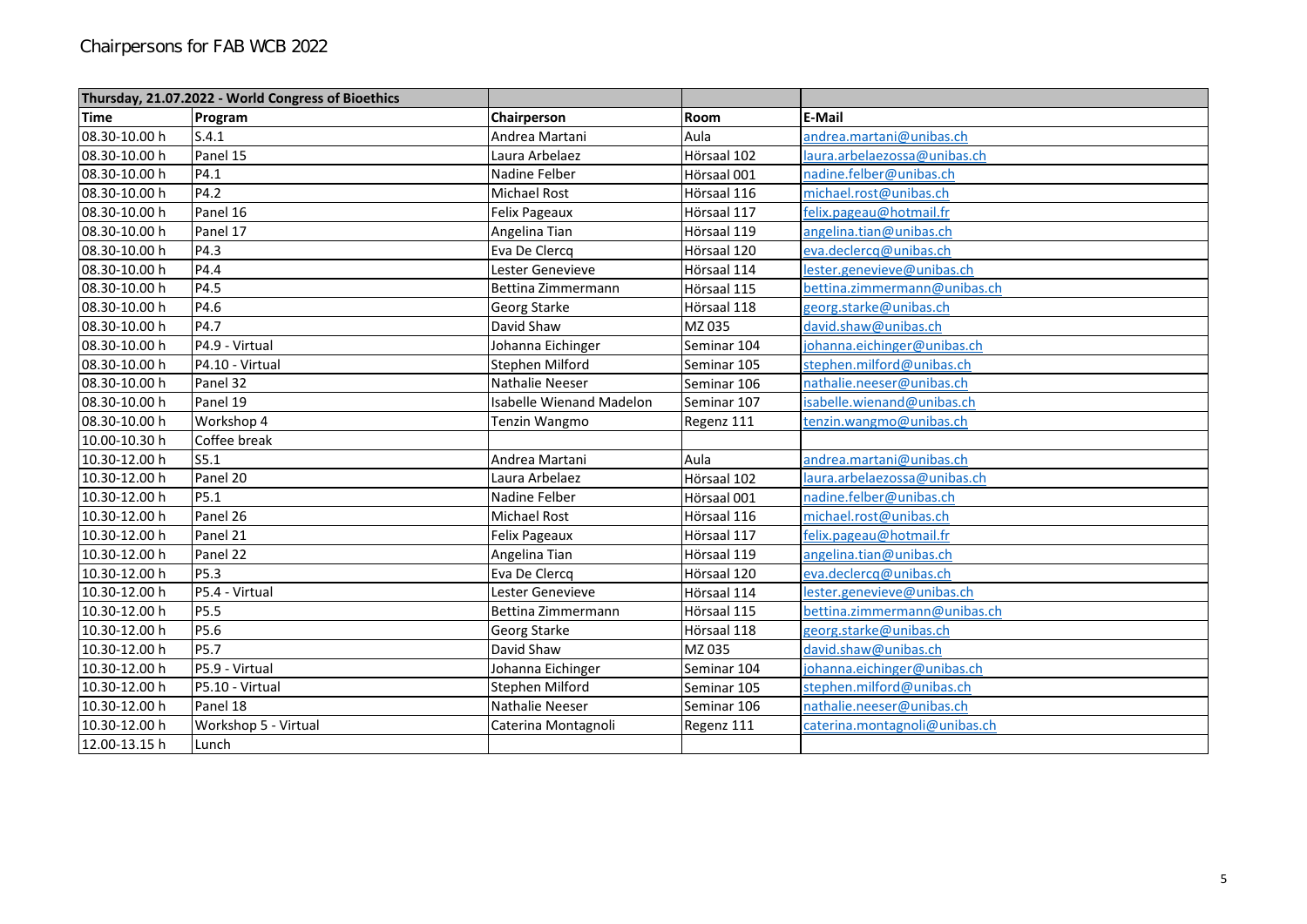|               |                     |                          | Aula        |                                                      |
|---------------|---------------------|--------------------------|-------------|------------------------------------------------------|
|               |                     |                          |             | Please submit your presentation here:                |
| 13.15-16.00 h | <b>LIVE SESSION</b> | Organizers               |             | https://www.dropbox.com/request/4KOqu8r8e0b9KEGhi7HX |
| 16.00-16.30 h | Coffee break        |                          |             |                                                      |
| 16.30-18.00 h | S6.1                | Andrea Martani           | Aula        | andrea.martani@unibas.ch                             |
| 16.30-18.00 h | P6.1                | Laura Arbelaez           | Hörsaal 102 | laura.arbelaezossa@unibas.ch                         |
| 16.30-18.00 h | P6.2                | Nadine Felber            | Hörsaal 001 | nadine.felber@unibas.ch                              |
| 16.30-18.00 h | P6.3                | <b>Michael Rost</b>      | Hörsaal 116 | michael.rost@unibas.ch                               |
| 16.30-18.00 h | Panel 25            | Felix Pageaux            | Hörsaal 117 | felix.pageau@hotmail.fr                              |
| 16.30-18.00 h | P6.4                | Angelina Tian            | Hörsaal 119 | angelina.tian@unibas.ch                              |
| 16.30-18.00 h | P6.5                | <b>Kirubel Mussie</b>    | Hörsaal 120 | kirubel.mussie@unibas.ch                             |
| 16.30-18.00 h | P6.6                | Lester Genevieve         | Hörsaal 114 | lester.genevieve@unibas.ch                           |
| 16.30-18.00 h | P6.7                | Bettina Zimmermann       | Hörsaal 115 | bettina.zimmermann@unibas.ch                         |
| 16.30-18.00 h | P6.8                | Georg Starke             | Hörsaal 118 | georg.starke@unibas.ch                               |
| 16.30-18.00 h | P6.9                | David Shaw               | MZ 035      | david.shaw@unibas.ch                                 |
| 16.30-18.00 h | P6.10               | <b>Emilian Mihailov</b>  | Seminar 103 | emilian.mihailov@gmail.com                           |
| 16.30-18.00 h | P6.11 - Virtual     | Johanna Eichinger        | Seminar 104 | johanna.eichinger@unibas.ch                          |
| 16.30-18.00 h | P6.12 - Virtual     | Stephen Milford          | Seminar 105 | stephen.milford@unibas.ch                            |
| 16.30-18.00 h | Panel 24            | Nathalie Neeser          | Seminar 106 | nathalie.neeser@unibas.ch                            |
| 16.30-18.00 h | S6.2 - Virtual      | Isabelle Wienand Madelon | Seminar 107 | isabelle.wienand@unibas.ch                           |
| 16.30-18.00 h | Panel 40            | Marcello Ienca           | Seminar 212 | marcello.ienca@hest.ethz.ch                          |
| 16.30-18.00 h | P6.14               | Caterina Montagnoli      | Regenz 111  | caterina.montagnoli@unibas.ch                        |
| 16.30-18.00 h | P6.13 - Virtual     | <b>Bernice Elger</b>     | Presse 028  | b.elger@unibas.ch                                    |